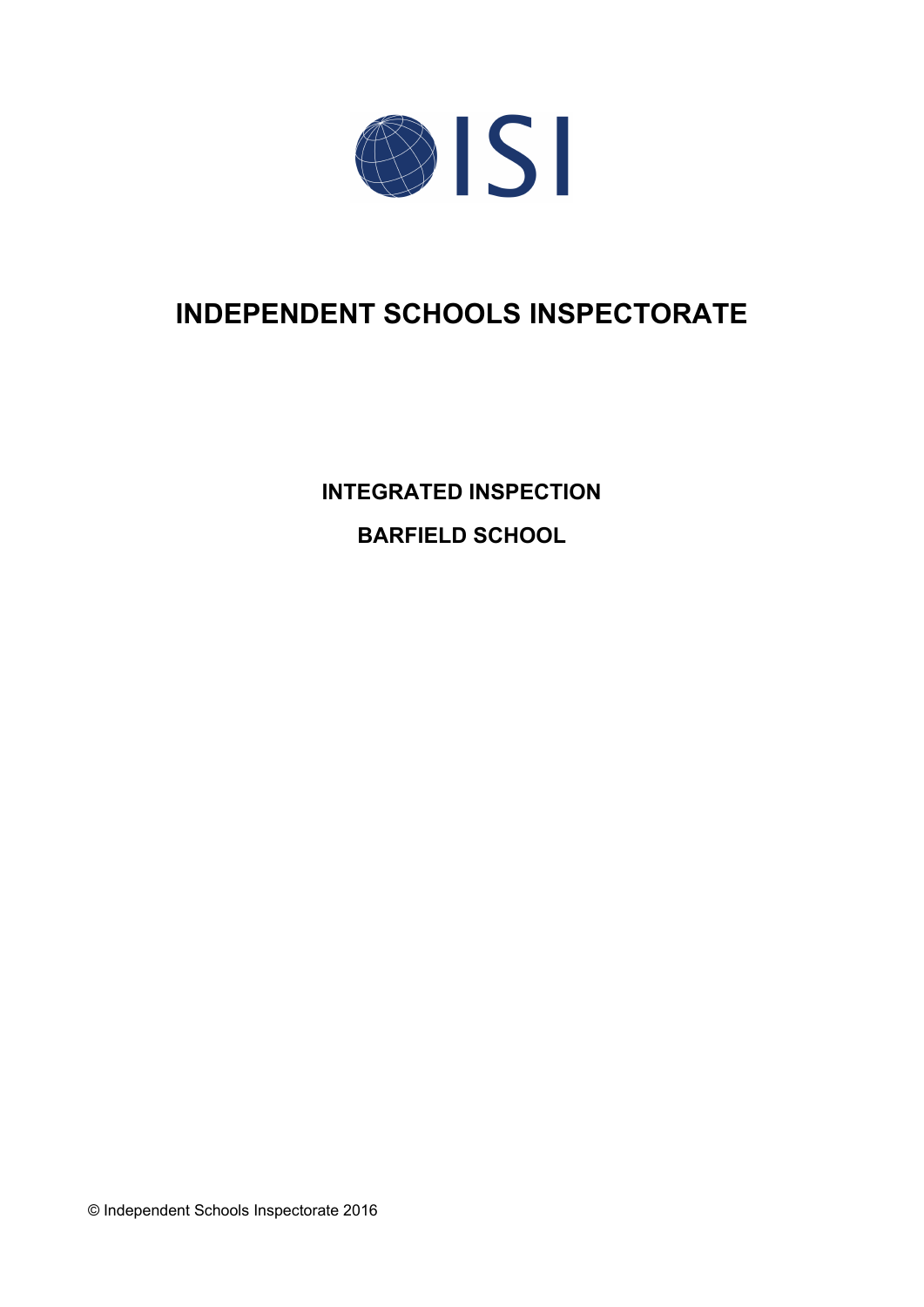# **INDEPENDENT SCHOOLS INSPECTORATE**

# **Barfield School**

| Full Name of School              | <b>Barfield School</b>                                                                                           |     |  |
|----------------------------------|------------------------------------------------------------------------------------------------------------------|-----|--|
| <b>DfE Number</b>                | 936/6308                                                                                                         |     |  |
| Registered Charity Number 312085 |                                                                                                                  |     |  |
| <b>Address</b>                   | <b>Barfield School</b><br><b>Guildford Road</b><br><b>Runfold</b><br>Farnham<br><b>Surrey</b><br><b>GU10 1PB</b> |     |  |
| <b>Telephone Number</b>          | 01252 782271                                                                                                     |     |  |
| <b>Fax Number</b>                | 01252 781480                                                                                                     |     |  |
| <b>Email Address</b>             | admin@barfieldschool.com                                                                                         |     |  |
| Headmaster                       | <b>Mr James Reid</b>                                                                                             |     |  |
| <b>Chair of Governors</b>        | <b>Ms Denise Le Gal</b>                                                                                          |     |  |
| Age Range                        | 2 to 13                                                                                                          |     |  |
| <b>Total Number of Pupils</b>    | 176                                                                                                              |     |  |
| <b>Gender of Pupils</b>          | Boys and Girls (104 boys; 72 girls)                                                                              |     |  |
| Numbers by Age                   | $0-2$ (EYFS): $10$ 5-11:                                                                                         | 100 |  |
|                                  | 3-5 (EYFS): 55 11-18:                                                                                            | 11  |  |
| Head of EYFS Setting             | <b>Mrs Kerrie Daunter</b>                                                                                        |     |  |
| <b>EYFS Gender</b>               | <b>Boys and Girls</b>                                                                                            |     |  |
| <b>Inspection Dates</b>          | 02 Feb to 05 Feb 2016                                                                                            |     |  |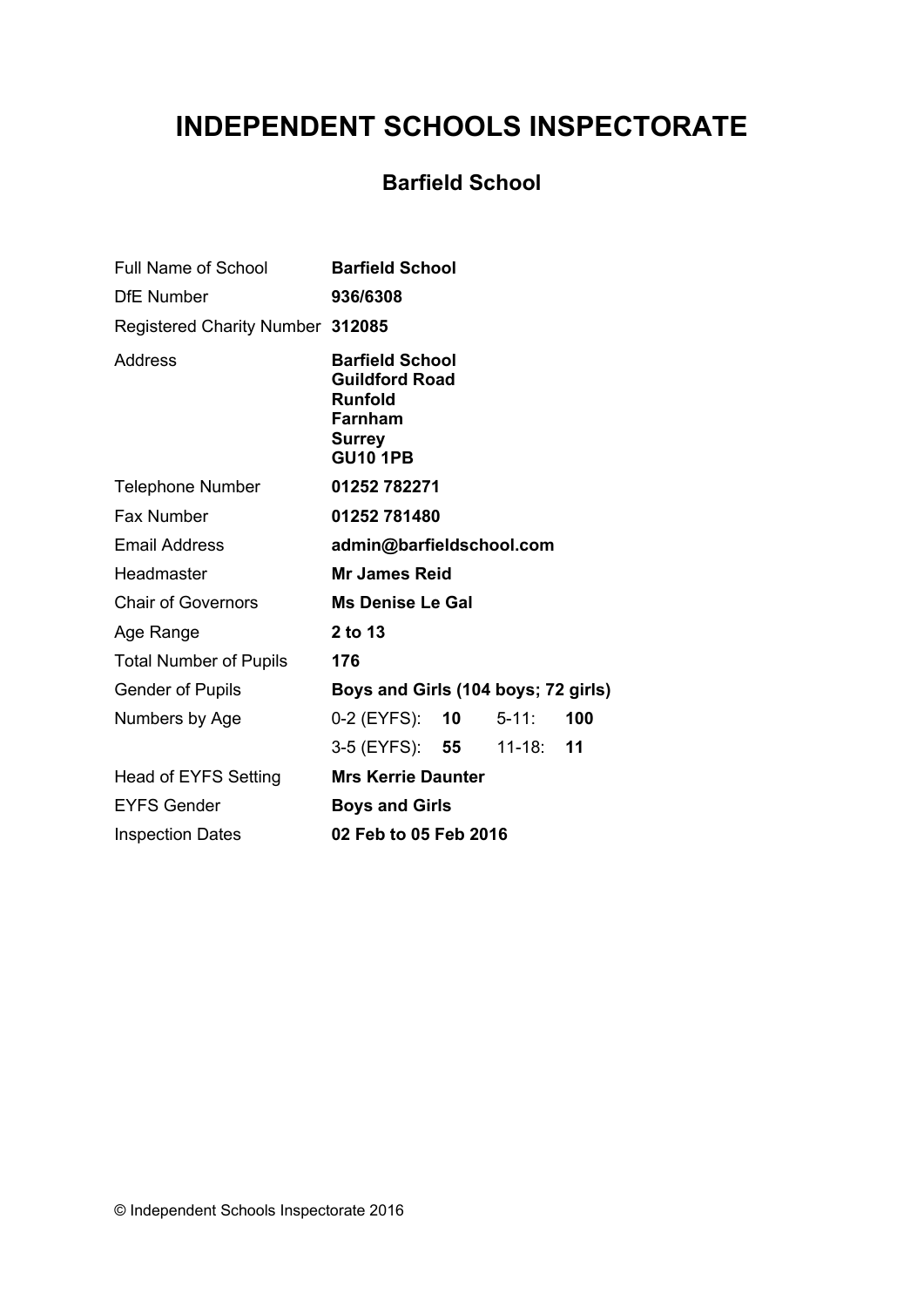### **PREFACE**

The Independent Schools Inspectorate (ISI) is the body approved by the Secretary of State for the purpose of inspecting schools belonging to the Independent Schools Council (ISC) Associations and reporting on compliance with the Education (Independent School Standards) Regulations 2014. The range of these Regulations can be viewed on the website [www.legislation.gov.uk.](http://www.legislation.gov.uk) Additionally, inspections will consider the school's accessibility plan under Schedule 10 of the Equality Act 2010 and the ban on corporal punishment introduced by the School Standards and Framework Act 1998.

This inspection report follows the *ISI schedule.* The inspection on which the report is based took place over a period of four continuous days in the school.

The previous ISI EYFS intermediate inspection was in May 2013 and the previous ISI standard inspection was in March 2010.

The inspection was also carried out under the arrangements of the ISC Associations for the maintenance and improvement of the quality of their membership.

ISI is also approved to inspect the Early Years Foundation Stage (EYFS), which was introduced in September 2008 and applies to all children in England from birth to 31 August following their fifth birthday. This report evaluates the extent to which the setting fulfils the requirements of the Early Years Foundation Stage Statutory Framework published by the Department for Education (DfE) and follows the requirements of the Childcare Act 2006 as subsequently amended.

The inspection of the school is from an educational perspective and provides limited inspection of other aspects, although inspectors comment on any significant hazards or problems they encounter which have an adverse impact on children. The inspection does not include:

- (i) an exhaustive health and safety audit;
- (ii) an in-depth examination of the structural condition of the school, its services or other physical features;
- (iii) an investigation of the financial viability of the school or its accounting procedures;
- (iv) an in-depth investigation of the school's compliance with employment law.

Inspectors may be aware of individual safeguarding concerns, allegations and complaints as part of the inspection process. Such matters will not usually be referred to in the published report but will have been considered by the team in reaching their judgements.

Both Ofsted and ISI inspect and report on the Independent School Standards Regulations. However, they apply different frameworks and have different criteria for judging school quality that are suited to the different types of schools they inspect. Both use a four point scale when making judgements of quality but, whilst the ISI terminology reflects quality judgements that are at least equivalent to those used by Ofsted, they also reflect the differences in approach. ISI reports do not provide a single overarching judgement for the school but instead give a clear judgement on each aspect of the school's work at the beginning of each section. **These headline statements must include one of the ISI descriptors 'excellent', 'good', 'sound' or 'unsatisfactory', and where Achievement is 'exceptional' that term may be used for the top grade.** Elsewhere in the report, inspectors may use a range of different adjectives to make judgements. **For EYFS registered provision (for children aged under two), reports are required to use the same terminology ('outstanding', 'good', 'requires improvement' and 'inadequate') as Ofsted reports.**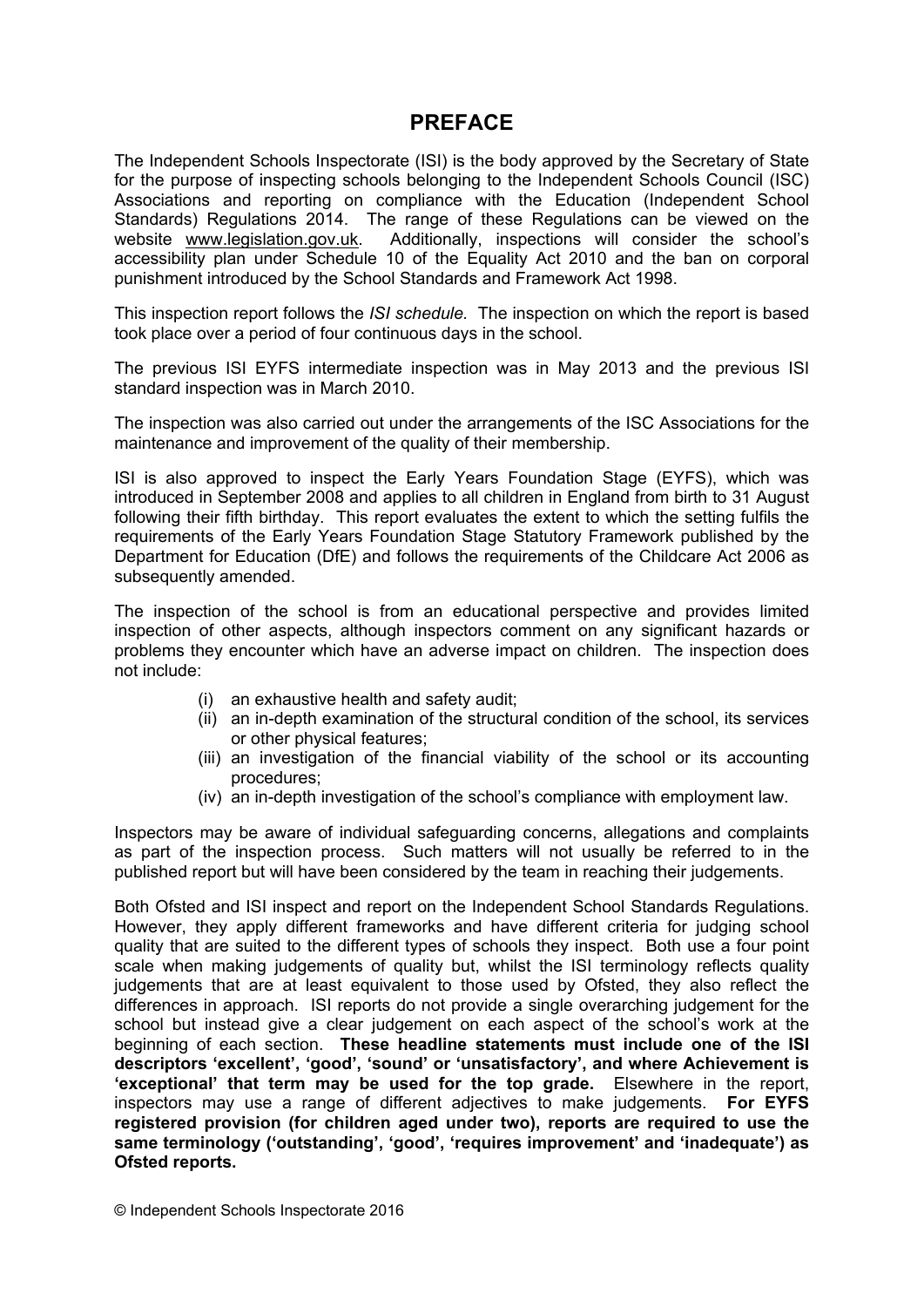### **INSPECTION EVIDENCE**

The inspectors observed lessons, conducted formal interviews with pupils and examined samples of pupils' work. They held discussions with senior members of staff and with governors, observed a sample of the extra-curricular activities that occurred during the inspection period, and attended registration sessions and assemblies. Inspectors visited the facilities for sick or injured pupils. The responses of parents and pupils to pre-inspection questionnaires were analysed, and the inspectors examined regulatory documentation made available by the school.

#### **Inspectors**

| Mrs Jane Chesterfield | Reporting Inspector                       |
|-----------------------|-------------------------------------------|
| Mr Brian Melia        | Team Inspector (Former Head, IAPS school) |
| Mr Nicholas Park      | Team Inspector (Deputy Head, IAPS school) |
| Mrs Jane Morgan       | Co-ordinating Inspector for Early Years   |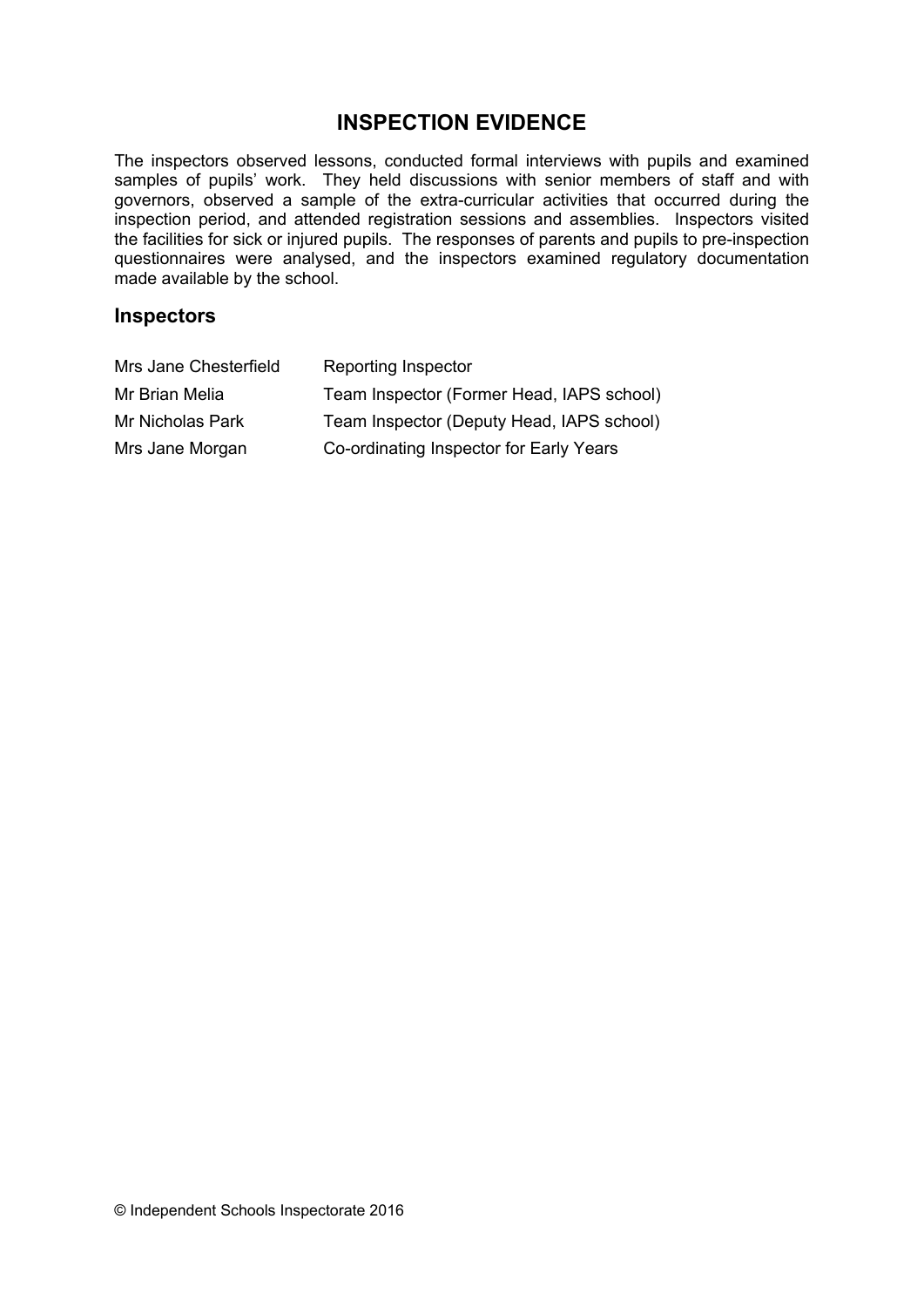## **CONTENTS**

| 1              | THE CHARACTERISTICS OF THE SCHOOL                                                                                 | 1              |
|----------------|-------------------------------------------------------------------------------------------------------------------|----------------|
| $\overline{2}$ | THE SUCCESS OF THE SCHOOL                                                                                         | $\mathbf 2$    |
| (a)            | <b>Main findings</b>                                                                                              | $\overline{2}$ |
| (b)            | <b>Action points</b>                                                                                              | $\overline{2}$ |
|                | (i) Compliance with regulatory requirements                                                                       | 2              |
|                | (ii) Recommendation for further improvement                                                                       | $\overline{2}$ |
| 3              | THE QUALITY OF ACADEMIC AND OTHER ACHIEVEMENTS                                                                    | 3              |
| (a)            | The quality of the pupils' achievements and learning                                                              | 3              |
| (b)            | The contribution of curricular and extra-curricular provision (including<br>community links of benefit to pupils) | 4              |
| (c)            | The contribution of teaching                                                                                      | 5              |
| 4              | THE QUALITY OF THE PUPILS' PERSONAL DEVELOPMENT                                                                   | 7              |
| (a)            | The spiritual, moral, social and cultural development of the pupils                                               | 7              |
| (b)            | The contribution of arrangements for pastoral care                                                                | 8              |
| (c)            | The contribution of arrangements for welfare, health and safety                                                   | 9              |
| 5              | THE EFFECTIVENESS OF GOVERNANCE, LEADERSHIP AND                                                                   |                |
|                | <b>MANAGEMENT</b>                                                                                                 | 11             |
| (a)            | The quality of governance                                                                                         | 11             |
| (b)            | The quality of leadership and management, including links with parents, carers<br>and guardians                   | 11             |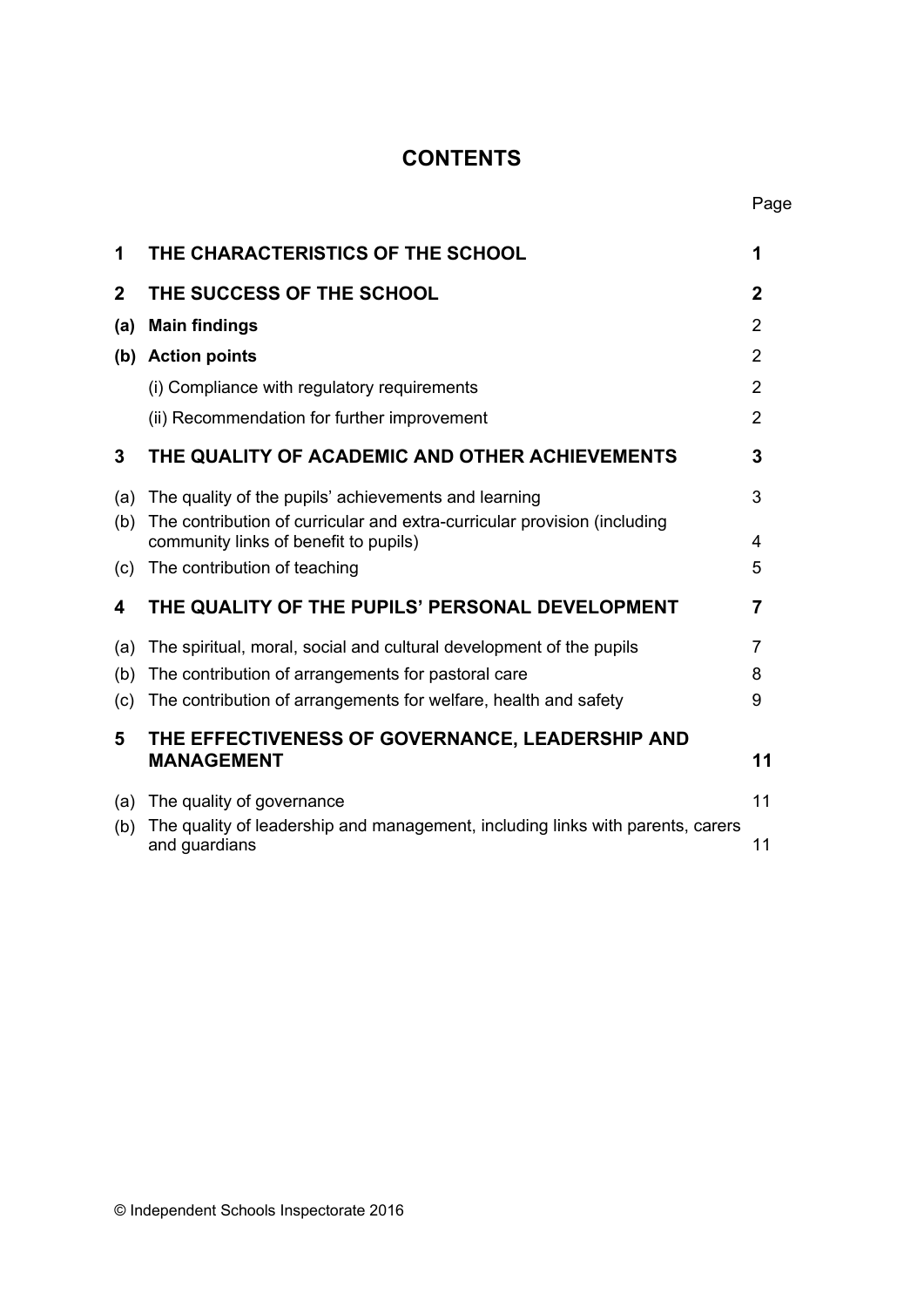### **1. THE CHARACTERISTICS OF THE SCHOOL**

- 1.1 Barfield School is a day school for girls and boys aged from two to thirteen years. It is situated in a rural location just outside the town of Farnham in Surrey. It was founded in 1933 as a boys' boarding school, and became a co-educational day school in 1992. It is an educational trust, overseen by a board of governors.
- 1.2 The school's aims are: to know all its pupils; to give them an excellent grounding in a wide range of subjects and in important life skills; to deliver a broad and energising curriculum; to ensure that pupils are happily challenged and nurtured; to prepare each pupil for successful entry into senior school, and to provide a unique ethos in which values are instilled through outstanding pastoral care.
- 1.3 The school offers Early Years Foundation Stage (EYFS) provision to children in its Nursery and Reception classes. There are currently 176 pupils on roll, 65 of whom are in the EYFS. Since the previous inspection, a new headmaster and chair of governors have taken up post, and the senior management team has been restructured, with the appointment of two deputy heads.
- 1.4 The ability profile of the pupils is in line with or above the national average overall, with a fairly wide spread of abilities represented. Pupils come from mainly professional or business backgrounds. Twenty-five pupils are from minority ethnic or overseas origins.
- 1.5 Twenty-seven pupils have been identified as having special educational needs and/or disabilities (SEND), and twenty-three of these receive specialist support from the school. No pupils currently have an education, health and care plan or a statement of special educational needs. Seventeen pupils have been identified as having English as an additional language (EAL), and two of these currently receive specialist support from the school.
- 1.6 National Curriculum nomenclature is used by the school from Reception onwards and throughout this report to refer to year groups. The school refers to its older and younger Nursery groups as Owls and Owlets respectively.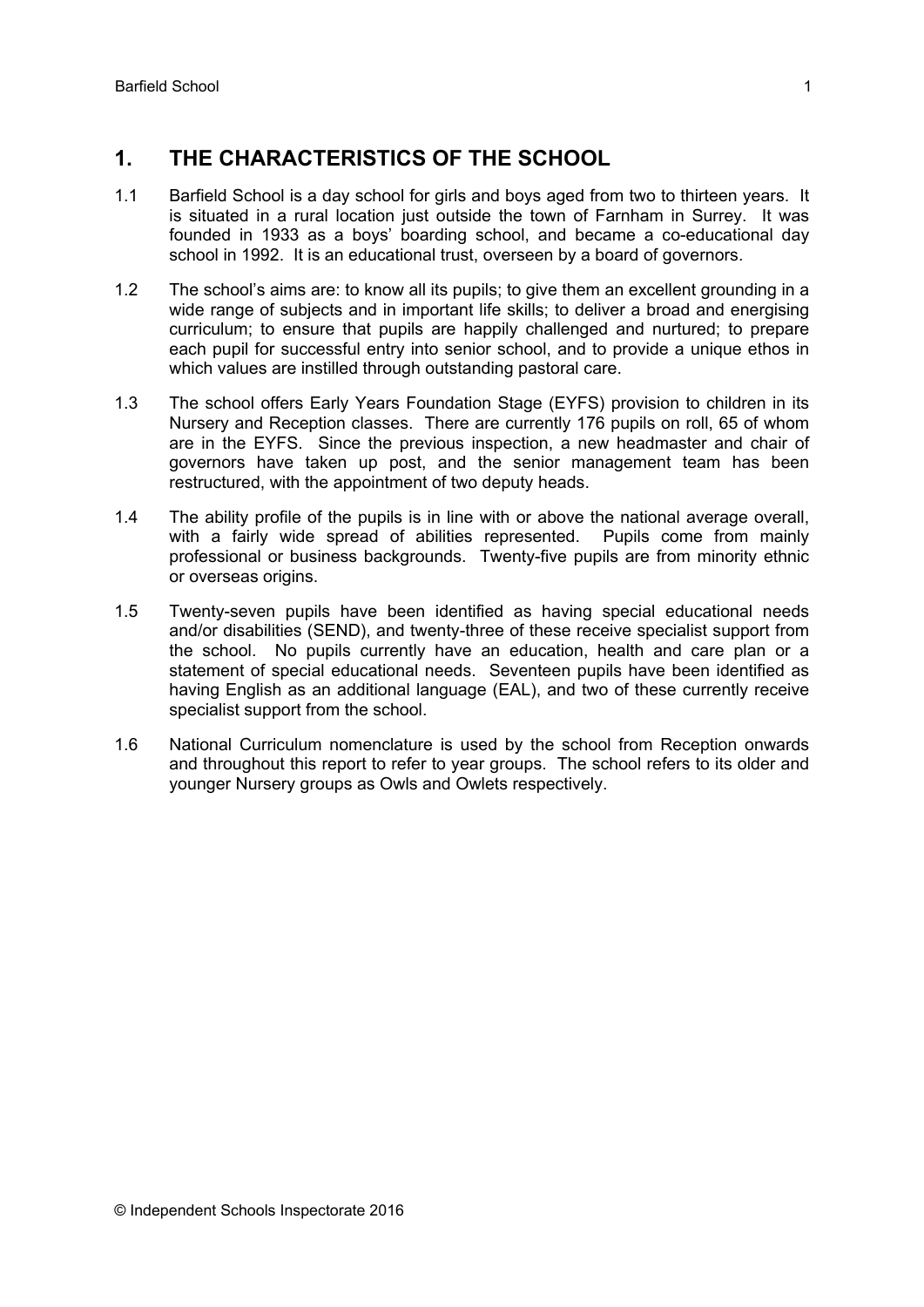## **2. THE SUCCESS OF THE SCHOOL**

### **2.(a) Main findings**

- 2.1 Barfield School is highly successful in meeting its aims, giving pupils an excellent grounding in a wide range of subjects and life skills, and ensuring that they are happily challenged and nurtured. From the EYFS onwards, pupils' achievement and learning are excellent. They attain high standards and make excellent progress, thanks to excellent curricular and extra-curricular provision and teaching. Pupils particularly benefit from wide-ranging opportunities in sport and outdoor pursuits. Teachers have excellent relationships with pupils and know them very well, so that they are able to match work very accurately to pupils' needs in lessons. Occasionally, when teaching is less than excellent, lessons lack pace, resources are not always well used or pupils are not sufficiently extended.
- 2.2 Pupils' personal development is excellent. They are proud of their school and keen to make their contribution to the school community. They feel a great sense of responsibility and empathy towards one another. Pupils thrive at the school because of the excellent pastoral care. They feel strongly that teachers show concern for them as a person and that bullying is rare. The school gives excellent attention to the welfare, health and safety of pupils. It has extremely thorough systems for overseeing the safeguarding of pupils.
- 2.3 Governance and the leadership and management of the school are excellent. Governors ensure that the school fully complies with statutory requirements and that it has a clear strategic plan. They have systematic processes for overseeing the work of the school. Leaders give the school strong direction, inspiring team spirit and a sense of common purpose. Recommendations from the previous inspection have been fully addressed, and the work of the school is carefully monitored and evaluated. Recruitment and training processes are thorough, so that staff are well equipped to carry out their jobs. Parents are highly satisfied with the school and what it offers their children, and almost all would whole-heartedly recommend the school to another parent.

### **2.(b) Action points**

#### **(i) Compliance with regulatory requirements**

2.4 The school meets all the requirements of the Education (Independent School Standards) Regulations 2014.

#### **(ii) Recommendation for further improvement**

- 2.5 The school is advised to make the following improvement.
	- 1. Remove the few inconsistencies in teaching, from the EYFS onwards, by improving pace of lessons, use of resources and challenge for pupils of all abilities.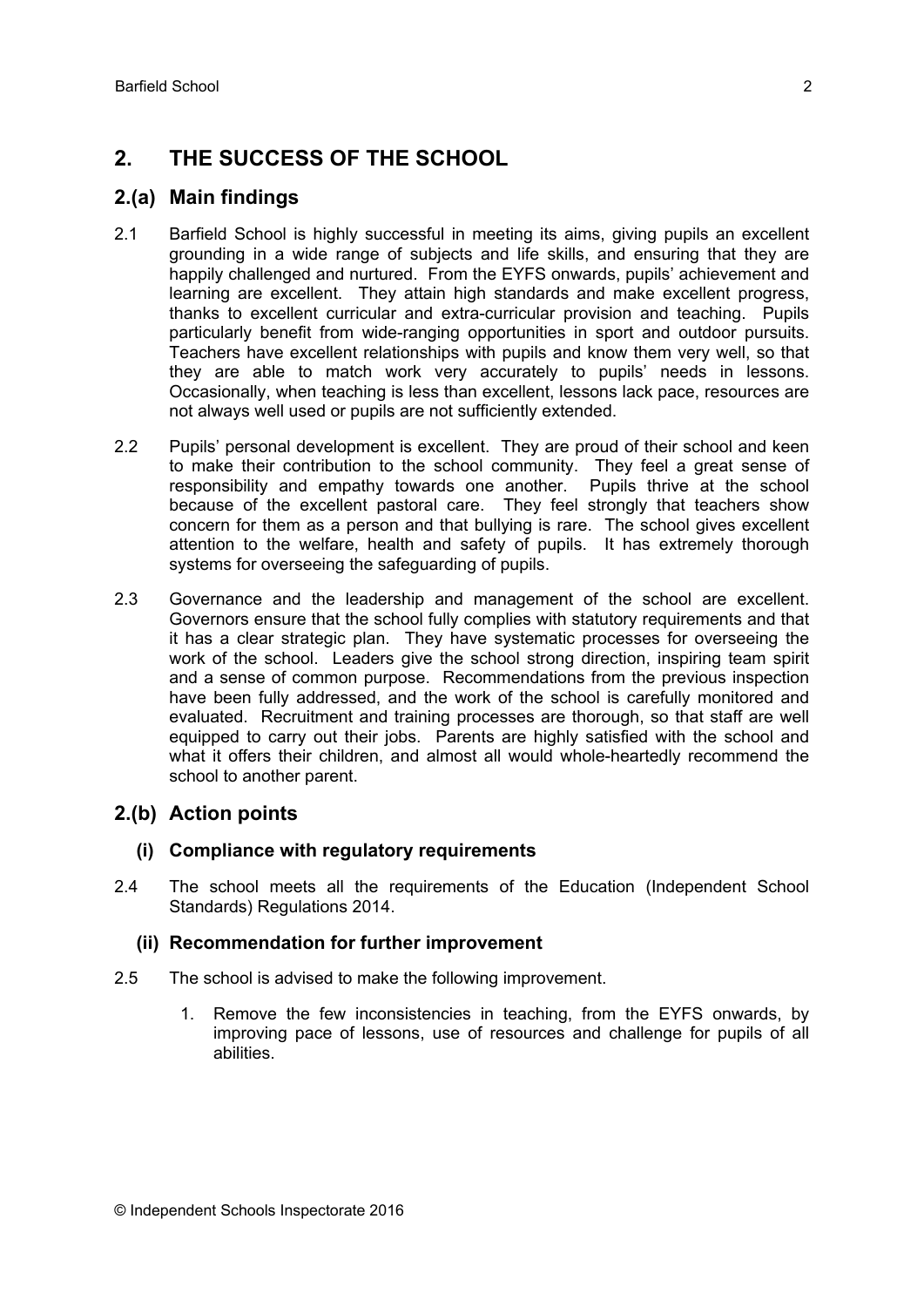### **3. THE QUALITY OF ACADEMIC AND OTHER ACHIEVEMENTS**

### **3.(a) The quality of the pupils' achievements and learning**

- 3.1 The quality of the pupils' achievements and learning is excellent.
- 3.2 This enables the school to meet its aim of providing an excellent grounding in a wide range of subjects. In the EYFS, children enjoy their learning and achieve extremely well. Children are highly motivated and show great enthusiasm as they engage in their individual and group tasks, which ensure that they are appropriately challenged and supported, leading to them making rapid progress in relation to their starting points. They show maturity in their abilities to think critically and express their ideas, as seen when the Reception children tackled their mathematics tasks by counting in twos. By the end of their Reception year, most children have reached at least the expected levels of development for their age and achieved the Early Learning Goals, and many have exceeded these. Children show highly developed levels of concentration and listen carefully to their teachers, asking and answering questions which demonstrate their understanding and thirst for knowledge. In the Nursery, children were observed discussing the names and special features of countries on a world map and ordering the letters of the alphabet, with adult support. The older children in the Reception class count confidently to fifty and beyond, and use a range of strategies to help them add two numbers together. They read simple texts with confidence and fluency, using their knowledge of phonic sounds to tackle new words. Children with SEND or EAL and the more able make excellent progress due to their individually tailored support.
- 3.3 Throughout the school, pupils show high levels of knowledge, understanding and skills across the curriculum. They are confident speakers who are keen to express their views, but who are also prepared to listen supportively to those of their classmates and attentively to their teachers. Pupils in all year groups read at levels above those expected for their age. As a result of the school's recent focus on developing writing skills, pupils' achievement in this area is high by the time they leave. Pupils show great creativity in their art and design work, and use information and communication technology (ICT) effectively across the curriculum. Year 2 produced excellent work in the styles of Mondrian and Van Gogh, for example, using a computer program. Pupils have a secure grounding in mathematics and are able to apply these skills in other areas, for example when analysing data in science and presenting the findings in the form of graphs.
- 3.4 Outside the classroom, pupils particularly enjoy being active and their achievements in sport and outdoor pursuits are exceptionally strong. School swimming teams enjoy significant success in inter-school, regional and national competitions, whilst individuals have reached county or district level in football, rugby, hockey, cricket and tennis. Many pupils are gifted musicians, with nearly half learning instruments in school time. Pupils' enthusiasm for music means that the school has four choirs and an orchestra, and has produced two rock bands, one of which has performed at a local show. Pupils also show talent for drama, and are consistently successful in passing nationally accredited examinations.
- 3.5 Pupils' attainment cannot be measured in relation to average performance in national tests, but on the evidence available from school data, lesson observations and work scrutiny, it is judged to be well above the national average for maintained primary schools. Pupils make excellent progress from their different starting points, and most gain places at their senior school of choice. The achievement and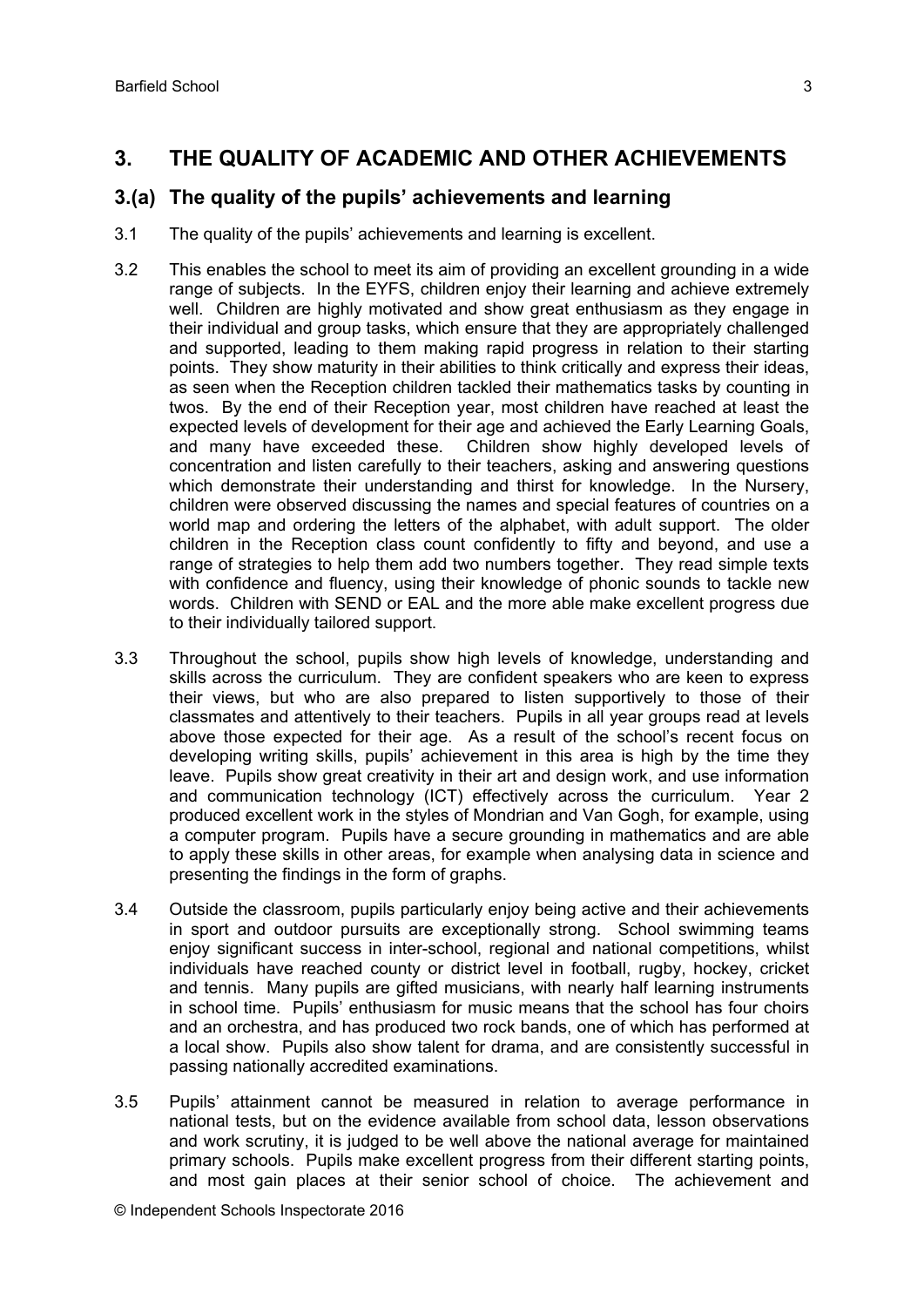progress of pupils with SEND or EAL are excellent, as a result of the high quality support they receive, both in class and in one-to-one sessions with specialist staff. More able pupils make excellent progress and are challenged to fulfil their potential.

3.6 Pupils have excellent attitudes to learning. As they move through the school, they develop the necessary study skills to prepare them for their senior schools. Younger pupils already show that they can work independently and co-operate with others as they settle to their group tasks. Older pupils take on ever-increasing responsibility for their own learning, carrying out research and using their initiative. Pupils take pride in their work and present it neatly. By the time they leave the school, they are mature and independent, and ready to take on new challenges.

#### **3.(b) The contribution of curricular and extra-curricular provision**

- 3.7 The contribution of curricular and extra-curricular provision is excellent.
- 3.8 The educational programmes in the EYFS are carefully planned to provide children with stimulating learning experiences in all seven areas of the EYFS curriculum. Staff know the children extremely well and ensure that their individual needs and interests are met through rigorous planning and the provision of appropriate resources for both indoor and outside activities. Adults intervene sensitively, asking appropriate questions to ensure that children feel a sense of achievement and build their self-esteem. Children thrive on the support and guidance they receive, which leads to their growing independence and willingness to try new activities. Specialist teaching in music, physical education (PE) and swimming enriches the curriculum for both the Nursery and Reception classes. During the inspection, the youngest Nursery children were observed keeping a beat and singing enthusiastically in a music lesson led by a specialist teacher, whilst the older Nursery children confidently demonstrated excellent swimming skills. Extra-curricular activities offer additional experiences and opportunities for children to develop different interests, as seen in a ballet class that was much enjoyed by all children.
- 3.9 The curriculum throughout the school is extremely well suited to the pupils' ages and abilities. The rich and varied curricular and extra-curricular provision means that the school fulfils its aim to deliver a broad and energising curriculum. Literacy and numeracy skills are successfully developed alongside a broad range of other subjects in a stimulating curriculum. Pupils begin learning French in Reception, they study Latin from Year 5, and strong provision is made for music, art and design technology (DT), science, humanities and ICT. The curriculum provides for a thorough understanding of British values, including democracy, individual liberty and respect for those holding different faiths and beliefs. Coverage of political views is presented in a suitably balanced way. Weekly personal, social and health education (PSHE) lessons are available to all pupils in the school and include life skills, finance and possible career choices.
- 3.10 The school has outstanding outdoor facilities, with adventure equipment and spacious games fields. Classrooms are well resourced, most with interactive whiteboards, and education is enhanced by a range of facilities, including a modern auditorium, well-equipped art, ICT and DT rooms, a science laboratory and a wellused library.
- 3.11 The strength of outdoor education provision is an outstanding and distinctive feature of the school. It provides a rich offering of traditional team sports such as rugby, football, cricket, netball, hockey and rounders. Athletics and swimming feature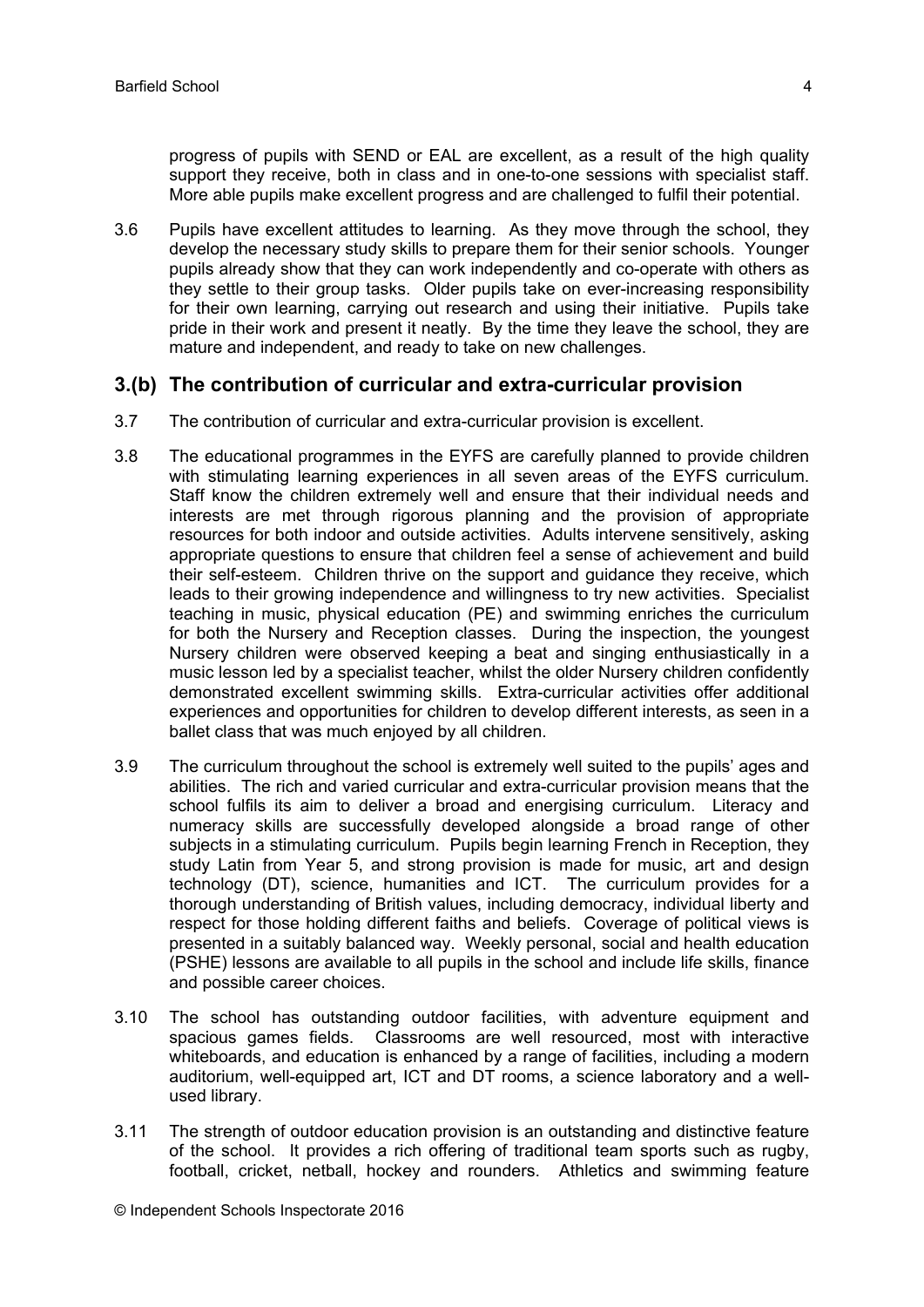particularly prominently, and in addition there are many opportunities for adventure activities such as quad biking and orienteering.

- 3.12 Effective curriculum planning is evident throughout the school, taking advantage of detailed assessment records that are kept for each pupil. Schemes of work are available in all departments. There is some variation in detail between different subjects. Excellent provision is made for the support of pupils with SEND and for those with EAL. Planning for these pupils is outstanding, with comprehensive and helpful individual education plans and thorough learning profiles. In addition, teachers of those receiving extra support for SEND or EAL benefit from detailed teaching notes for meeting pupils' different needs. Class and subject teachers ensure that additional challenge is planned for more able pupils.
- 3.13 An excellent range of extra-curricular activities is available. In addition to the extensive choice of outdoor clubs, activities take place during lunchtimes, after school, and, if desired, on Saturday mornings and during the school holidays. Musical options feature strongly, from ukulele for younger pupils, to a range of choirs for older and younger pupils. Ballet is popular with children from the EYFS to Year 6. Judo is available from Years 1 to 8, and options for pupils in Years 3 to 8 include 'hands-on' craft and drama. Some of the older pupils are encouraged to join the astronomy club, which has supported them in gaining excellent GCSE results in this subject.
- 3.14 The school has developed strong links with the local community. The grounds are available for use throughout the year for outdoor adventure activities for outside groups including local scouts, youth groups, people with disabilities and charitable organisations. The school organises a heavily subscribed holiday activity programme, a popular swimming school and a fun run that is open to the local community. School choirs sing in local residential care homes and perform at the annual switching on of the Farnham Christmas lights. The pupils support good causes, including a poverty relief charity in Peru, through numerous non-uniform days. Funds raised at the parents' association annual ball help to support charities such as a local hospice.

### **3.(c) The contribution of teaching**

- 3.15 The contribution of teaching is excellent.
- 3.16 The suitably qualified and experienced staff in the EYFS are committed to providing wide-ranging, positive learning experiences that address the needs of all children. They have high expectations and through careful observations and collaborative planning they ensure that children are well motivated and eager to learn. Effective use is made of assessments to inform teachers of the next steps that children should take in order to make the best possible progress, and activities are planned to ensure that needs are appropriately met. Targeted questioning challenges children to think critically and to express their ideas, and this, together with positive praise, develops their confidence and encourages them to take risks in their learning. Resources are used well to support the children's learning.
- 3.17 The school fulfils its aim to give pupils an excellent grounding in academic, creative, musical and sporting subjects, and in important life skills. It embraces both traditional and innovative teaching methods. An outstanding feature of the school is the very strong rapport and mutual respect between the teachers and their pupils, which underpin the pupils' strong and consistent progress.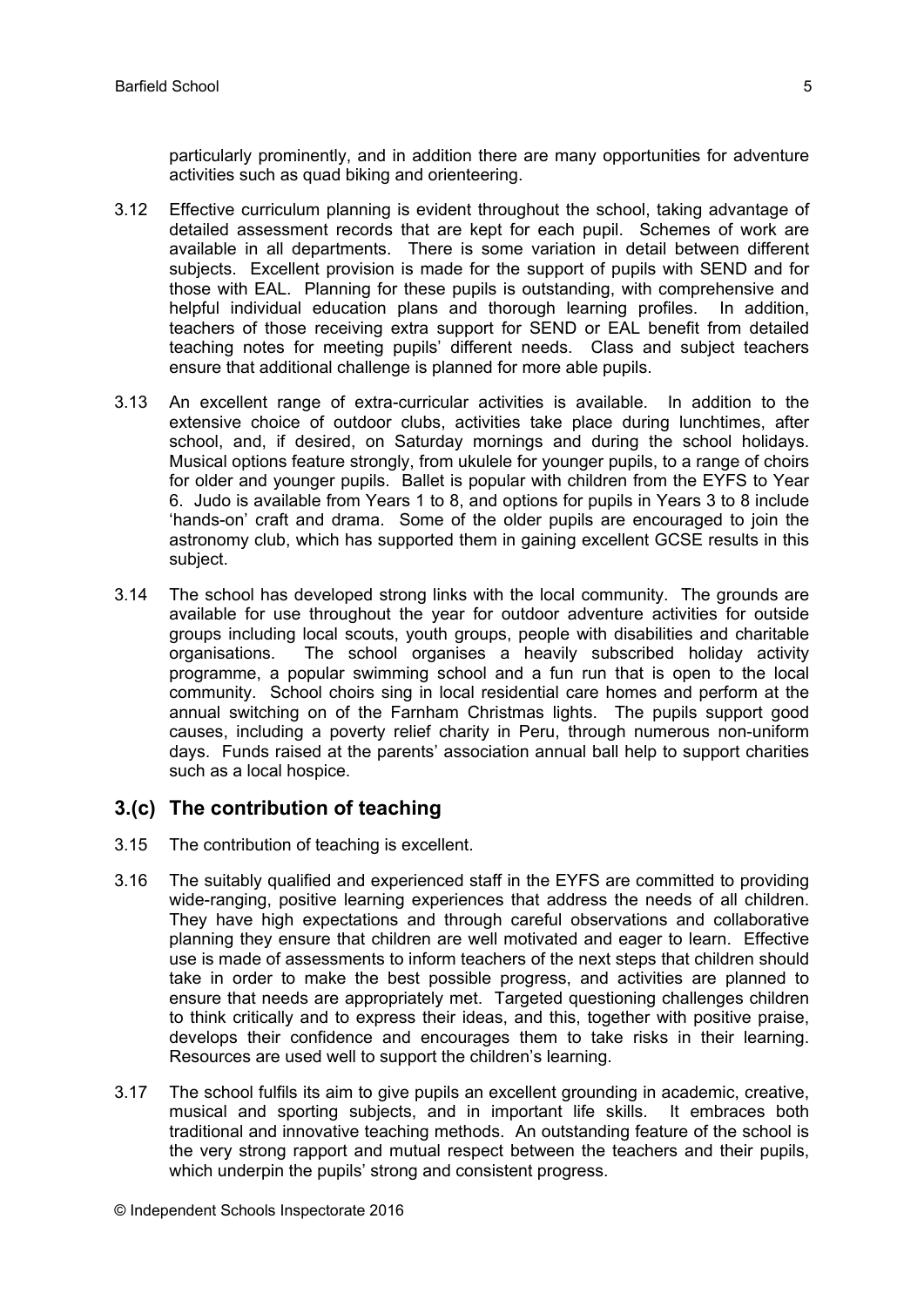- 3.18 Lessons are planned effectively and the vast majority of teachers take great care to ensure that the curriculum engages and enthuses the pupils. Nearly all lessons benefit from a variety of tasks, an appropriate pitch and the strong subject knowledge of the teachers. Most teaching is well paced and offers a good balance between teacher-directed and independent work. Occasional lessons are less successful due to a lack of pace, work that is insufficiently challenging or limited use of resources. Appropriately pitched questions foster interest in nearly all lessons, and the behaviour of pupils is exemplary. The school promotes independent learning through its 'ACE' programme, following principles of awareness, commitment and empowerment. Examples of successful independent work include presentations and projects on sustainability and homelessness. The teaching promotes tolerance and respect for others, and is non-partisan in its coverage of political issues.
- 3.19 Pupils find the marking and assessment by the teachers to be encouraging and helpful. Almost all pupils responding to the questionnaire expressed appreciation of the individual guidance and encouragement provided by their teachers. Many teachers are diligent in giving their pupils clear targets for future progress and make judicious use of the school's comprehensive assessment records. A very small minority of pupils responding to the questionnaire felt that the amount of homework set does not help them to learn. Inspectors investigated this and found that the amount of homework is appropriate to the ages of the pupils and their future schools.
- 3.20 Lessons for younger pupils are enhanced by the very strong teamwork between class teachers and teaching assistants. Classrooms have innovative and attractive wall displays. Teachers now give clear learning objectives and integrate ICT into pupils' work, in line with the recommendation of the previous inspection. The school's resources are generally used very effectively, including the library, and art, sports and adventure facilities. Many resources have been chosen with great care, including the much appreciated Indonesian instruments seen in a Year 4 music lesson. Extra-curricular clubs and activities play a prominent role in strengthening pupils' academic progress. A wide range of trips further enhances the teaching, such as visits to a local veterinary practice by the Nursery, to a nearby church and castle by Year 1 and to the theatre by older pupils. Residential educational trips take place to the Brecon Beacons in Years 7 and 8, and to France in Years 6 to 8.
- 3.21 In the majority of lessons, teachers meet pupils' different needs very effectively. For instance, in a religious studies lesson on Sikhism, three different levels of tasks were provided according to the pupils' differing abilities. Pupils with SEND or EAL are supported extremely well both in lessons and in individual or group extra support sessions. Teachers are very knowledgeable about their pupils' individual needs and extremely encouraging in their approach. Additional classes are provided for more able pupils in music and art, and extension opportunities are also available in other activities, such as the Mandarin club.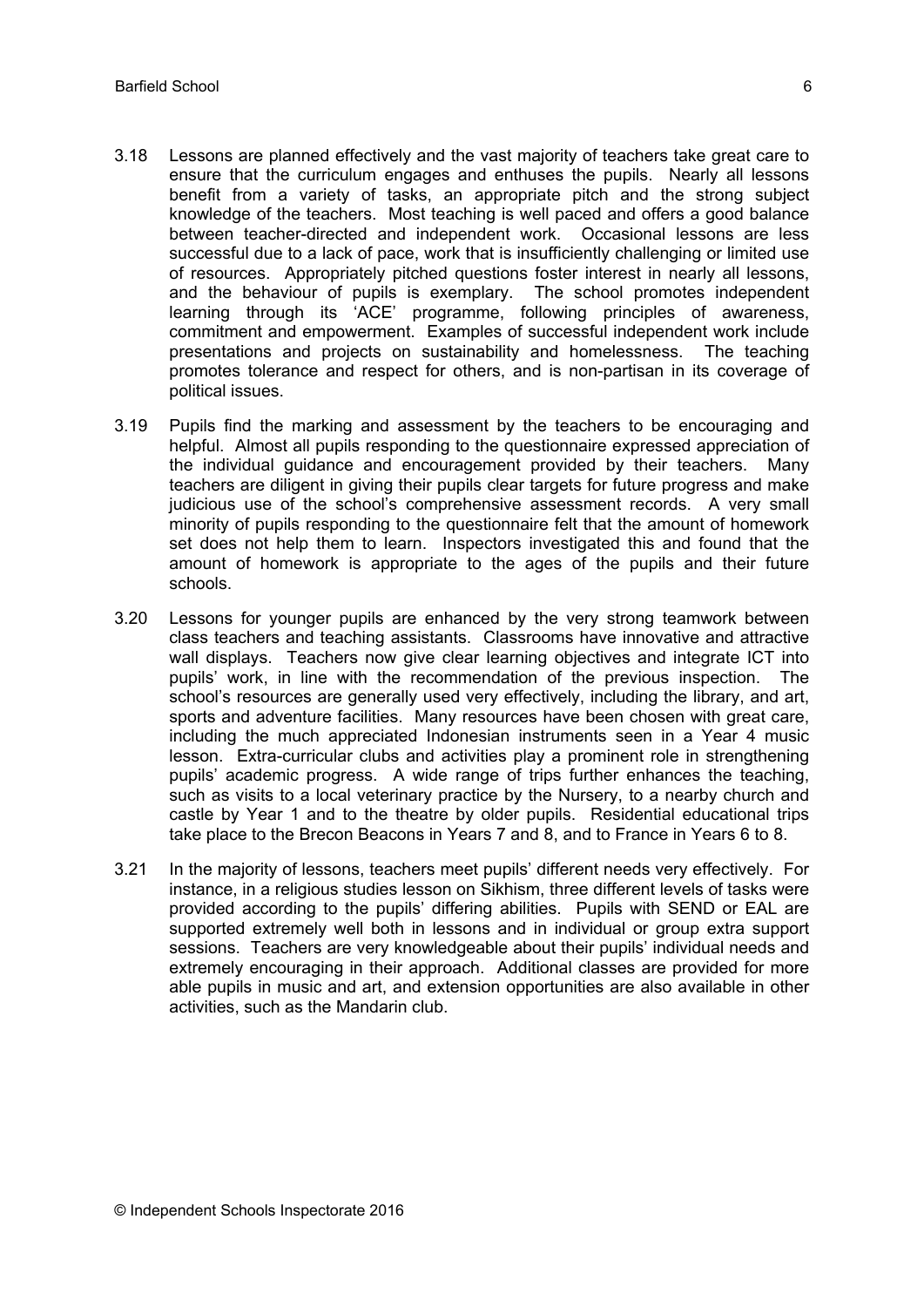### **4. THE QUALITY OF THE PUPILS' PERSONAL DEVELOPMENT**

### **4.(a) The spiritual, moral, social and cultural development of the pupils**

- 4.1 The spiritual, moral, social and cultural development of the pupils is excellent.
- 4.2 In the EYFS, the children's personal development is excellent. Staff have high expectations of the children with regard to their behaviour and this was reflected in the many examples of children sharing, working collaboratively and taking turns. Children understand the importance of good manners, and spontaneously thank each other and offer help when needed. Children develop their knowledge and understanding of other cultures and faiths in a variety of ways, with opportunities being taken to invite members of the school community from different backgrounds into school to share their traditions and festivals. For example, during the inspection, Chinese New Year was celebrated by tasting Chinese food and making paper lanterns. British values are promoted through rules that focus on respect, cooperation, kindness and consideration for others. Children are eager to be given, and respond positively to, roles of responsibility such as handing out snacks and helping with tidying up at the end of the day. They are well prepared for transition to their next stage of learning.
- 4.3 Pupils throughout the school have highly developed personal qualities. In lessons and around the school they are highly respectful of one another, of the opinions of others and of their teachers. They display great self-confidence and behave very responsibly, fully supporting the aims and ethos of the school. By the time they leave, pupils have an excellent level of development.
- 4.4 The pupils' spiritual awareness is excellent. The school follows a Christian ethos and pupils' spiritual awareness is apparent in many situations. School assemblies observe the theme selected for the relevant half of the term. These themes are not necessarily religious in character but are designed to be thought provoking. At the time of the inspection assemblies were focusing on personal, British and global values. Pupils show respect and tolerance for the different beliefs of others. They have strong self-awareness and self-esteem.
- 4.5 Pupils are very aware of responsibility towards the world in which they live: they have developed an 'eco-code' and are proud that, entirely through their own efforts, the school has qualified for a silver award as an Eco-school. They point visitors towards non-material elements in the school. Examples include the artwork that is displayed in many places, the extensive and well-maintained school grounds, and the raised flower and vegetable beds that groups of pupils enjoy tending during the summer. Pupils have recently been responsible for an evocative display of clay poppies, planted in a prominent position near the main school building, to commemorate those who fell in the First World War.
- 4.6 Pupils have an excellent sense of right and wrong, and understand the concept of the rule of law. The school code of conduct has been written and designed by the pupils. This contributes to the outstanding degree to which the school rules are followed. Younger pupils are similarly aware of the importance of their 'golden rules'. Lessons in PSHE contribute to this awareness, for example by encouraging pupils to interact harmoniously and without fear of retaliation if they disagree with someone's point of view. Pupils have a clear sense of moral responsibilities towards the wider community, raising money for good causes as diverse as a local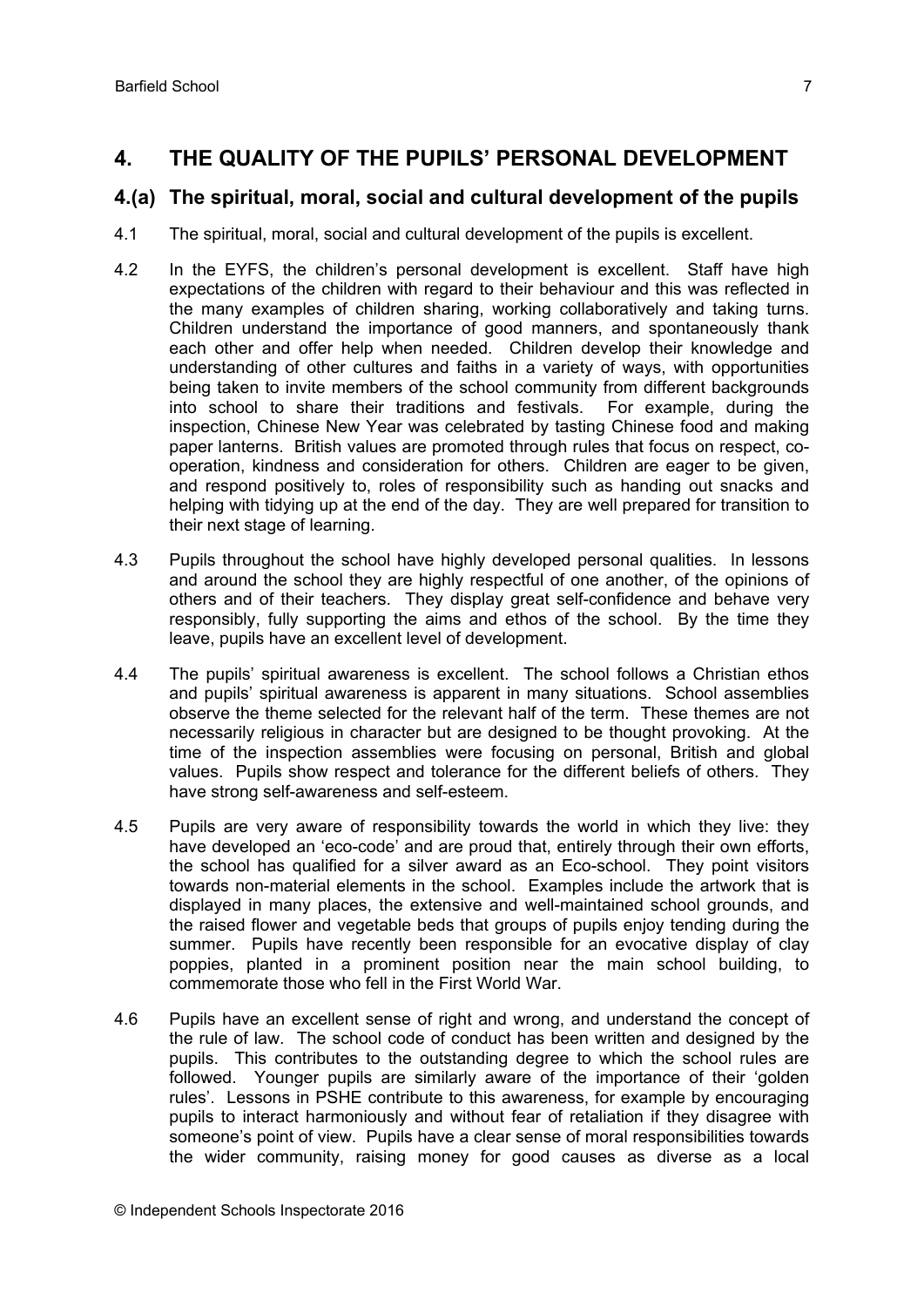organisation for under-privileged people, a fund for former armed forces personnel and an international water charity during the course of the year.

- 4.7 The social development of the pupils is excellent. Many of the more senior pupils have positions of responsibility, such as monitor or form captain, and they conscientiously fulfil their associated duties. Younger pupils are equally diligent when they are appointed to positions such as the book monitor for the class. Pupils learn about democracy and individual liberty by participating in elections to the 'pupil parliament', and they also vote on recommendations to the headmaster and senior staff when the head boy and girl are being chosen.
- 4.8 Pupils have an excellent understanding of other faiths, partly through their religious studies lessons, which many describe as extremely interesting, and partly through the regular talks given by parents of pupils in the school who come from diverse backgrounds. The school's annual arts week is used as an opportunity to promote different cultures, and at the time of the inspection pupils were preparing for a week of work based on the theme of stage and screen.
- 4.9 Pupils from the youngest age develop an understanding of the importance of British public institutions and services. Visitors from local police, and fire and rescue services, a veterinary surgery and a dental practice enable pupils to value and to have respect for these and other institutions.

#### **4.(b) The contribution of arrangements for pastoral care**

- 4.10 The contribution of arrangements for pastoral care is excellent.
- 4.11 The key person system in the EYFS enables all children and parents to form a strong bond and a reassuring link with an individual member staff when they first join the school. The excellent staffing ratios mean that relationships are effectively developed and broadened to include all the adults as the children move through the EYFS and become more independent and gain confidence. 'Circle time' provides excellent opportunities for children to express their opinions and explore their thoughts and feelings, as well as to consider those of others. Healthy eating and lifestyles are actively promoted in the EYFS. Children are provided with a hot, nutritious and well-balanced meal at lunchtime and with healthy snacks of fruit and milk or water during the day. Teatime is carefully considered to ensure that the children are given healthy options as well as developing their independence by making their own sandwiches. Children are aware of the effect of exercise on their bodies and physical activities are a key part of each day, with many opportunities to engage in energetic, outdoor experiences in addition to frequent PE lessons. Hygiene routines are firmly embedded and reinforced at every opportunity, in addition to a dedicated health and hygiene week during the autumn term. Children are extremely independent in managing their personal needs, with staff offering sensitive support when needed.
- 4.12 Extremely thorough systems for pastoral care are in place across the school, enabling it to meet its aims. These include weekly staff meetings at which the wellbeing of the pupils is discussed. Incidents and concerns are all logged on the school database, from where they can be readily tracked. All pupils responding to the questionnaire agreed that teachers show concern for them as a person. This promotion of a caring environment, clearly evident in all age groups, is one of the school's aims and is fully achieved. Excellent relationships exist between staff and pupils, and amongst pupils themselves. In response to the questionnaires a very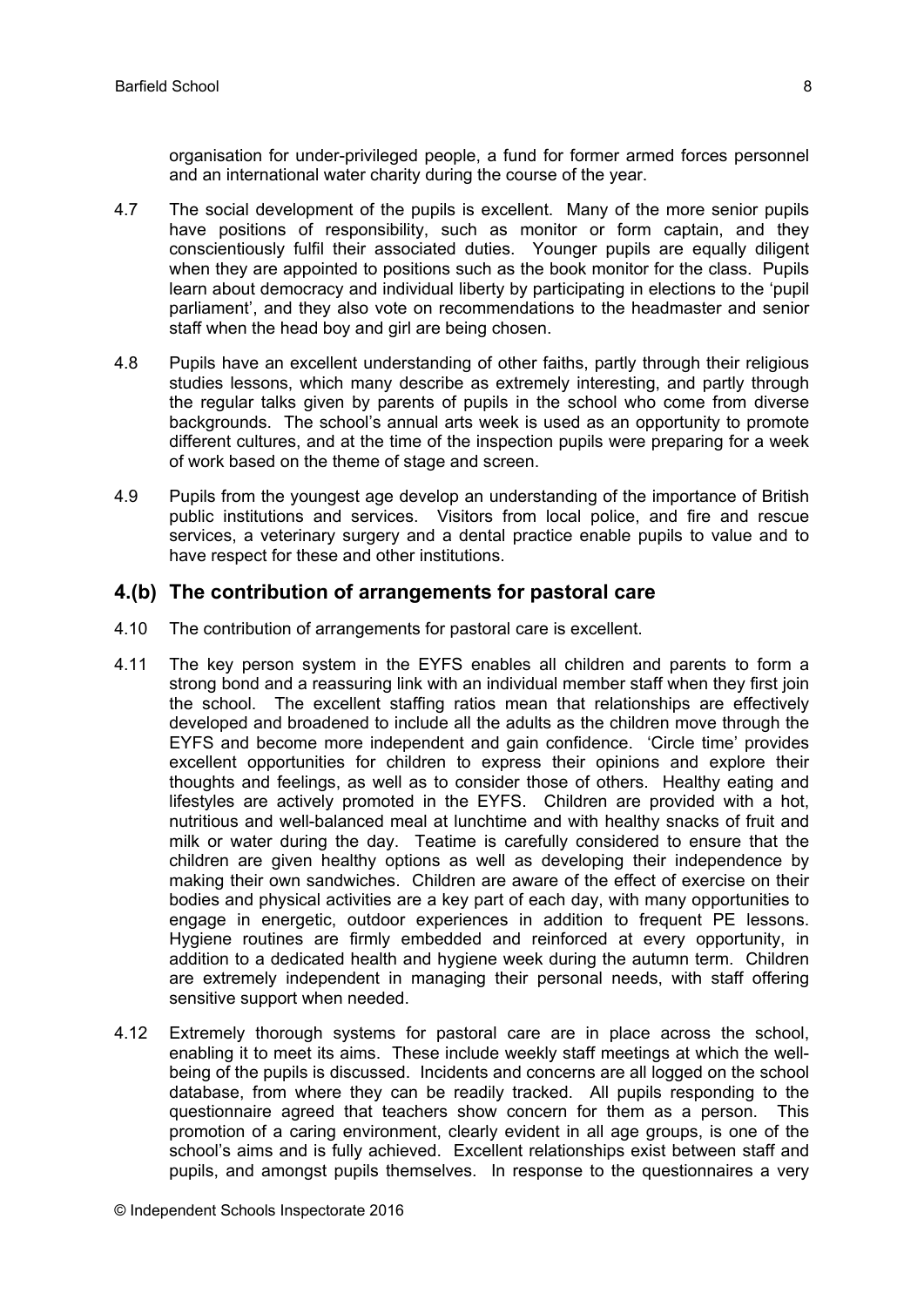large majority of pupils agreed that there is a member of staff or a senior pupil to whom they could turn if they have a difficulty.

- 4.13 The school is successful in promoting a healthy lifestyle. Notices encourage hand washing and also prompt the frequent eating of fruit and drinking of water. School lunches are nutritious and are praised by pupils. Daily exercise is built into the structure of the timetable and is a popular feature of life at the school.
- 4.14 Pupils' excellent behaviour is promoted through a clearly understood system of rewards, reinforced on the few occasions it is needed by a system of sanctions. Younger pupils take seriously the task of developing and maintaining the 'golden rules' and, for older pupils this applies to the code of conduct. In the classrooms and corridors, in the dining hall and when moving between lessons, pupils display a sense of calm purpose.
- 4.15 In policy and in practice, bullying is effectively minimised by maintaining a vigilant and carefully recorded overview. The overwhelming majority of pupils said in response to the questionnaire that the school deals effectively with any bullying that occurs and many pupils took the opportunity to write extremely positive comments. A few parents raised bullying as a concern. Inspection logs and discussions with pupils indicated that any issues are well managed. Cyber-bullying is prevented by educating pupils, for example through the detailed and effective posters created by those in Years 1 to 8, and by the use of online filters.
- 4.16 Well-established and well-understood systems enable pupils to vote democratically on a number of school matters that are important to them, and the results are brought before the 'pupil parliament'. Most pupils reported that they are proud of this system and that in this way they feel their opinions are sought and acted upon.
- 4.17 The school has policies and suitable arrangements in place to ensure continued improvement in educational access for pupils with SEND.

#### **4.(c) The contribution of arrangements for welfare, health and safety**

- 4.18 The contribution of arrangements for welfare, health and safety is excellent.
- 4.19 A high priority is given to ensuring that all aspects of children's welfare, health and safety are rigorously addressed in the EYFS. Safeguarding procedures are thorough, with all staff receiving appropriate training and fully understanding their responsibilities. Safety routines are well established, with regular checks made on equipment and resources and effective systems for dealing with any defects should they arise. Risk assessments are thorough and regularly reviewed. Children are stringently supervised as they move around the site, with frequent headcounts conducted when groups are outdoors. Robust arrangements are in place to ensure the safe arrival of children at school in the morning and their collection at the end of the day, and additionally these times provide opportunities for informal communication between parents and staff.
- 4.20 Throughout the school, safeguarding is given a very high priority and arrangements are fully in line with official guidance. Weekly staff meetings include discussions about this aspect of pupils' welfare. Staff are fully aware of their responsibilities and of the latest guidelines, and undergo appropriate and regular child protection and safeguarding training. This includes increasing their awareness of the potential risks from extremist views. Recruitment and induction of new staff are rigorously carried out and carefully recorded.

© Independent Schools Inspectorate 2016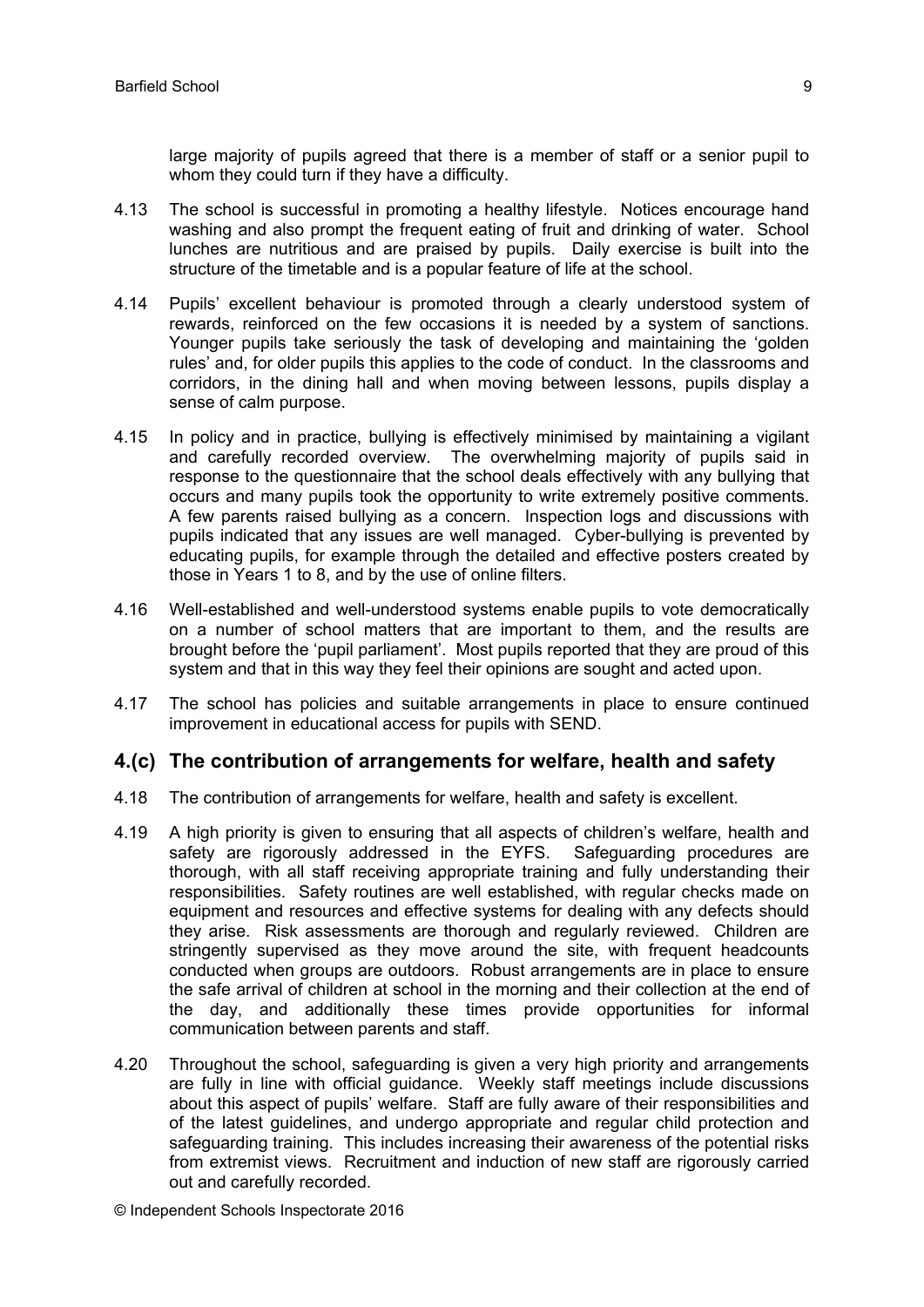- 4.21 Health and safety are given thorough attention, including the arrangements for reducing the risk from fire. All accidents are comprehensively recorded. Regular fire and safety drills are conducted, and fire safety equipment is checked and maintained regularly. The premises are monitored at all times when there are pupils present. Detailed risk assessments have been carried out for work around the school and for educational activities, including the outdoor pursuits which regularly take place within and beyond the school grounds. Pupils who become ill or injured during the school day are cared for in a welcoming first-aid room. A very large number of staff have received first-aid training.
- 4.22 Admission and attendance registers are completed properly, unexplained absences are promptly followed up and records are suitably backed up in accordance with regulations.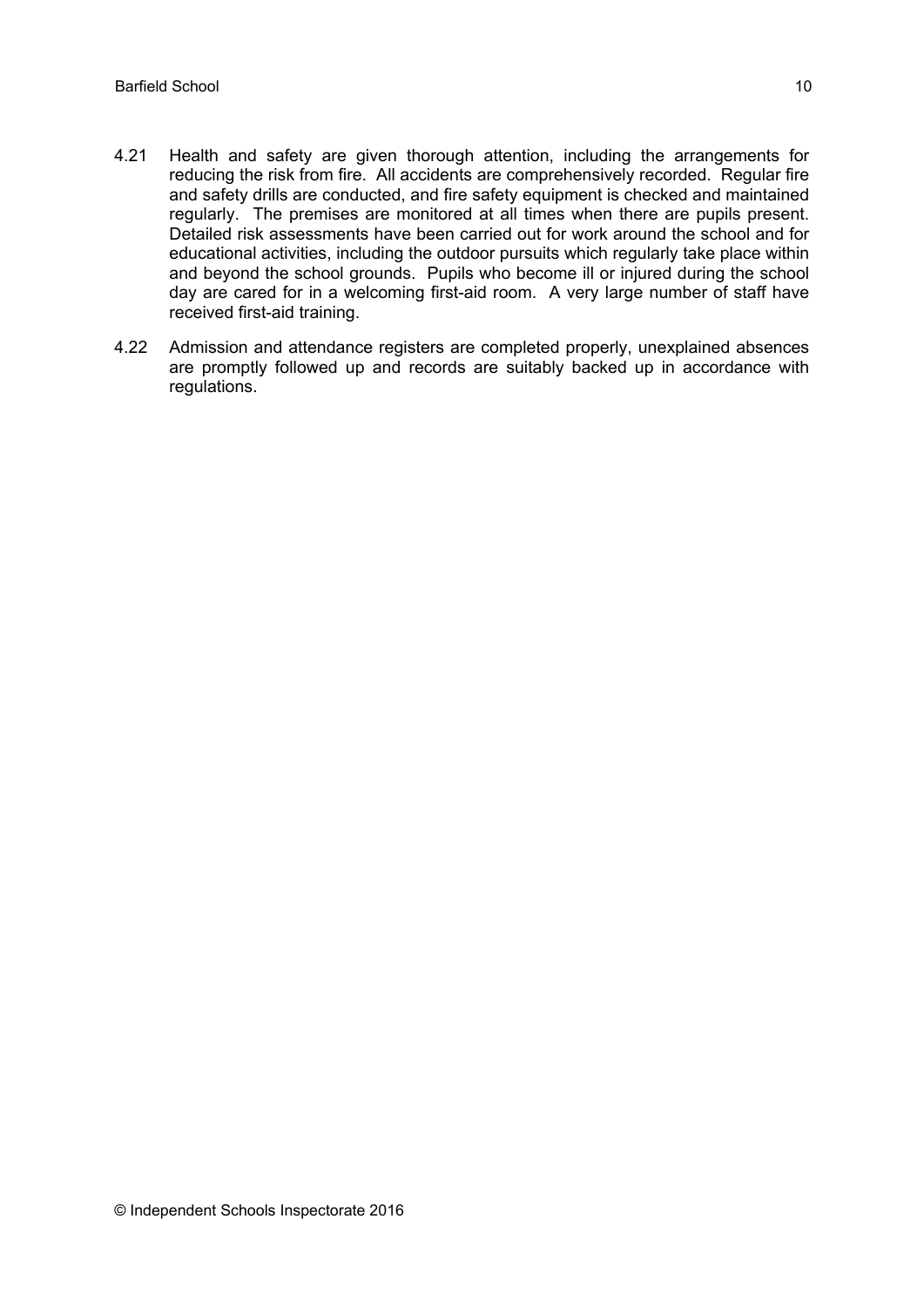### **5. THE EFFECTIVENESS OF GOVERNANCE, LEADERSHIP AND MANAGEMENT**

#### **5.(a) The quality of governance**

- 5.1 The quality of governance is excellent.
- 5.2 The governors' carefully organised committee structure ensures that they maintain an excellent overview of the school, including the EYFS, ensuring that the school successfully meets its aims. They plan prudently for the use of school finances and invest funds wisely to improve provision and outcomes for pupils. Staffing levels promote pupils' achievement and well-being successfully, while accommodation and resources are maintained and renewed through a planned improvement programme.
- 5.3 Governors regularly visit the school and their links with individual classes help them to develop an excellent insight into its daily life. Individual governors have specific responsibility for overseeing the EYFS, SEND and safeguarding. Governors are fully involved in, and committed to, the school's strategic priorities and its vision for the future. They have a broad range of skills, enabling them both to support and challenge the leadership. The extension of Nursery opening hours has helped the school to provide a better service to parents, alongside the development of outdoor education opportunities.
- 5.4 The governing body is highly effective in ensuring that the school complies fully with statutory requirements. Governors check these regularly and systematically, and are diligent in carrying out their annual review of safeguarding and child protection arrangements. They attend regular training and keep up to date with changing requirements through regular and comprehensive information and communication from the school.

#### **5.(b) The quality of leadership and management, including links with parents, carers and guardians**

- 5.5 The quality of leadership and management, including links with parents, carers and guardians, is excellent.
- 5.6 Senior leaders and managers are fully aware of their responsibilities in ensuring that the statutory requirements of the EYFS are met, and they effectively oversee and monitor the teaching of the educational programmes. They ensure that children are fully safeguarded at all times, and that the setting promotes equality, diversity and British values. Systems are in place to allow all members of staff to engage in the process of self-evaluation and planning for the future, and the EYFS development plan reflects this commitment to ongoing improvement. Staff receive the necessary training, including safeguarding awareness, and have many opportunities for their own professional development. Training days in school often include presentations from outside speakers and these sessions, together with local authority courses and cluster group meetings, all provide valuable support and insight into Early Years matters. The established system of appraisal offers further support to staff in their career pathways. The recommendation of the previous inspection to embed regular staff supervision meetings and develop peer-to-peer support has been fully addressed through the implementation of a comprehensive staff supervision policy which outlines the frequency and purpose of these meetings.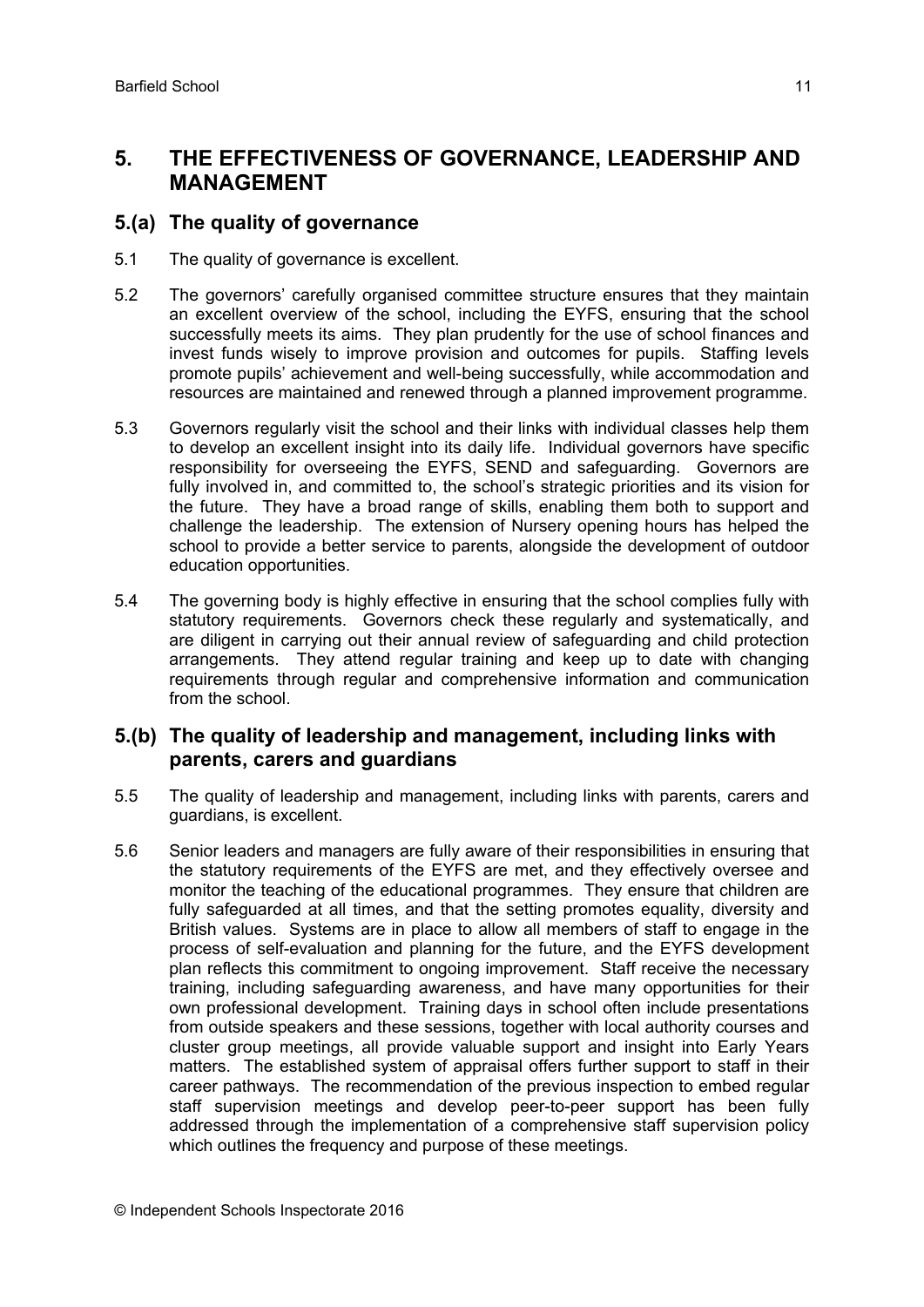- 5.7 Leadership and management at all levels throughout the school are highly successful in ensuring that it meets its aims, and that all responsibilities for implementing policies and safeguarding pupils are fully met. Effective delegation of oversight for different aspects of the school's work enables leaders to ensure that the school's daily routines and procedures run smoothly and operate consistently.
- 5.8 Structures for long-term and short-term development planning work extremely well. All members of the school community are involved in, and informed about, the school's strategic planning, and yearly priorities are carefully matched to the school's most pressing needs. Leaders offer an excellent vision for the school and a clear sense of educational direction, resulting in excellent provision and outcomes for pupils. They inspire amongst staff a strong sense of teamwork and a common purpose of getting to know all pupils as well as possible, and meeting their needs for their all-round development. They set a strong example of mutual respect and promote democracy through their relationships with all members of the community.
- 5.9 The school's leadership and management have been successful in addressing the action points and recommendations from the previous inspection. They have made sure that the required recruitment checks are undertaken and recorded accurately in the school's single central register. A systematic approach to monitoring the quality of teaching and learning has been introduced, including regular lesson observations and work scrutinies. This has resulted in a greater consistency in the quality of teaching. The use of ICT in lessons by staff and pupils has been improved, so that this now effectively underpins learning. New initiatives are introduced into the school in a considered way and monitored to evaluate their effectiveness.
- 5.10 The school is successful in retaining high quality staff and helping them to develop their skills. Appraisal of teaching staff is carried out systematically and appraisal of administrative staff is scheduled to start in the current term. There are ample opportunities for continuing professional development. Staff are thoroughly trained to meet their obligations for safeguarding, welfare, health and safety, and timely updates are provided.
- 5.11 The school has successfully established productive links with parents, carers and guardians from the EYFS onwards, and fully meets its aim to provide a unique ethos in which family, community and socially responsible values are instilled through outstanding pastoral care. In response to the questionnaire, almost all parents said that they would readily recommend the school to other parents. They feel that their children are happy, safe and well looked after in school, and particularly appreciate the range of subjects and experiences offered to their children.
- 5.12 A few parents were not satisfied with the information they receive about their children's progress. During the inspection, inspectors met with parents and scrutinised records of communication and reports, and found that parents are provided with good levels of information about how their children are progressing. Parents of pupils in Years 1 to 8 receive full written reports once or twice during the school year, depending on their age and stage in their education. These include comments on progress in each subject area, with helpful targets and next steps to promote further development. Parents of EYFS children receive a comprehensive overview of progress and levels of development at the end of the school year and additionally have continuous access to their children's learning record. Regular parents' meetings give parents an opportunity to meet with teachers, and regular information evenings keep parents well informed about the curriculum and ways in which they can support their children's learning at home.